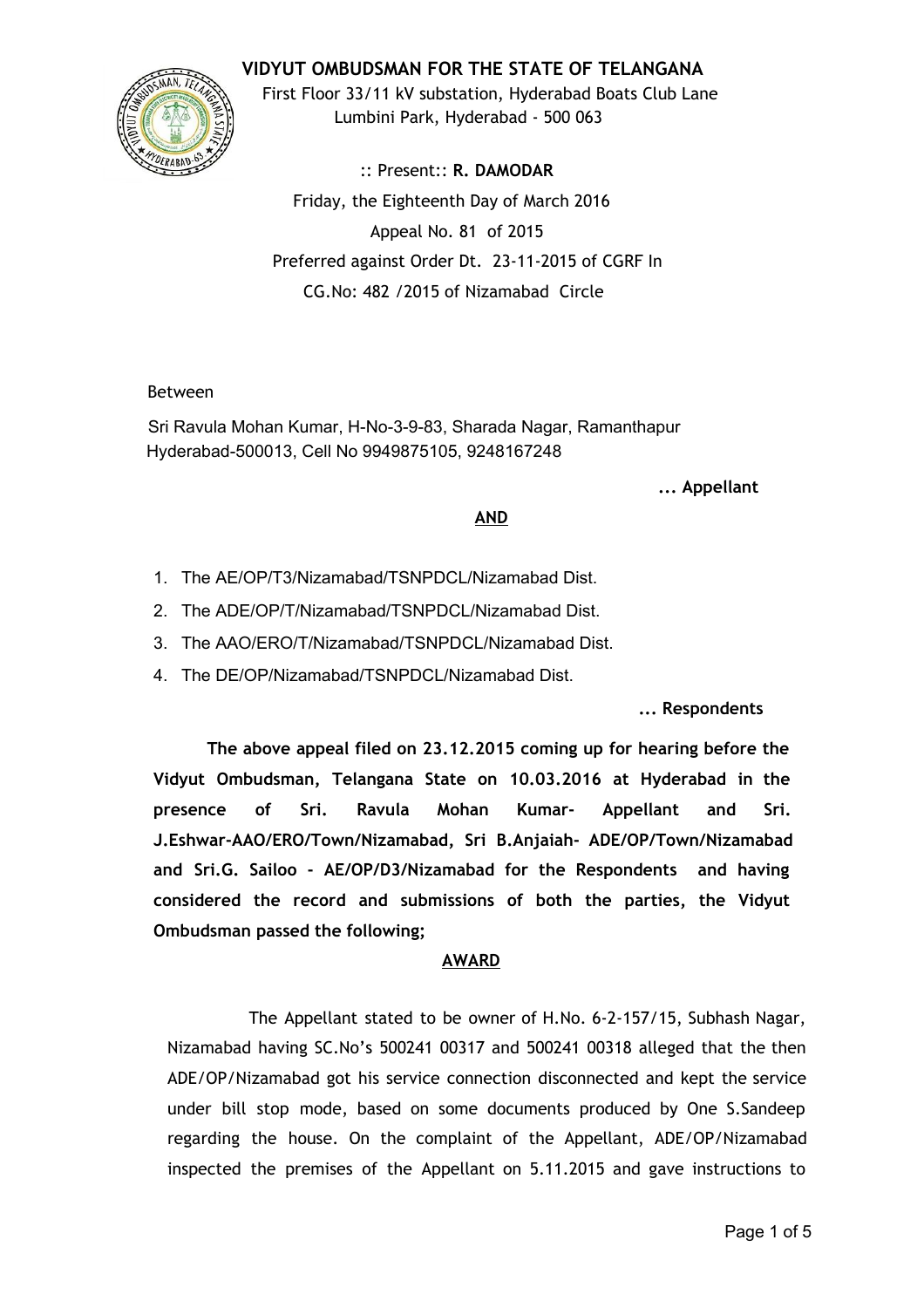restore the supply and the supply accordingly was restored on 6.11.2015. The Appellant claimed that between the disconnection of supply on 27.6.2015 and its restoration on 6.11.2015, he suffered mental agony and loss in comfort and therefore, he is entitled to compensation for the unjust action of the Respondents 1 and 2 and when the CGRF failed to consider the compensation aspect, he preferred the present Appeal.

2. Before the CGRF, it is mentioned that on the complaint of one S. Sandeep S/o S. Rama Goud with documents of the house in question on 25.6.2015, the then 2nd Respondent instructed his staff to disconnect the service and keep the service in bill stop position. However, the next ADE/OP/Nizamabad inspected the premises of the Appellant on 5.11.2015 and directed restoration of the power supply to the service of the Appellant.

3. The Appellant in the present appeal alleged that without proper notice to him and without proper enquiry, the Respondents indulged in disconnection of power illegally causing great inconvenience to him. The Appellant submitted copy of his sale deed, copies of electricity bills paid and application submitted to the Respondents 2 and 3 for restoration of supply in support of his claim.

4. The record shows that soon after the date of disconnection of power supply on 27.6.2015, the Appellant submitted a letter to the 2nd Respondent/ADE/OP/NZB which was received on 1.7.2015 alleging disconnection of power without notice and without proper enquiry seeking reconnection.

5. The DE/Electrical/OP/TSNPDCL through his letter dt.22.1.2016 stated that on 25.6.2015 one Sri. S. Sandeep by laying a claim to the house of the appellant gave a representation to the 2nd Respondent annexing a copy of gift deed alleging that the premises in question does not belong to the Appellant and making a request to disconnect the service. The then ADE/OP/Nizamabad instructed the AAE/OP/D3/Nizamabad to disconnect the service and accordingly on 27.6.2015 the service was disconnected and AAO/ERO was informed accordingly to keep the service in bill stop mode. It is further mentioned that the Appellant submitted a representation on 1.7.2015 to the 2nd Respondent for reconnection, without enclosing the cancellation of family member certificate of certain persons connected with S. Sandeep Kumar and cancellation of mutation in the name of S. Sandeep Kumar. The 2nd Respondent claimed that due to objection raised by one S. Sandeep Kumar, they were not in the position of ordering reconnection of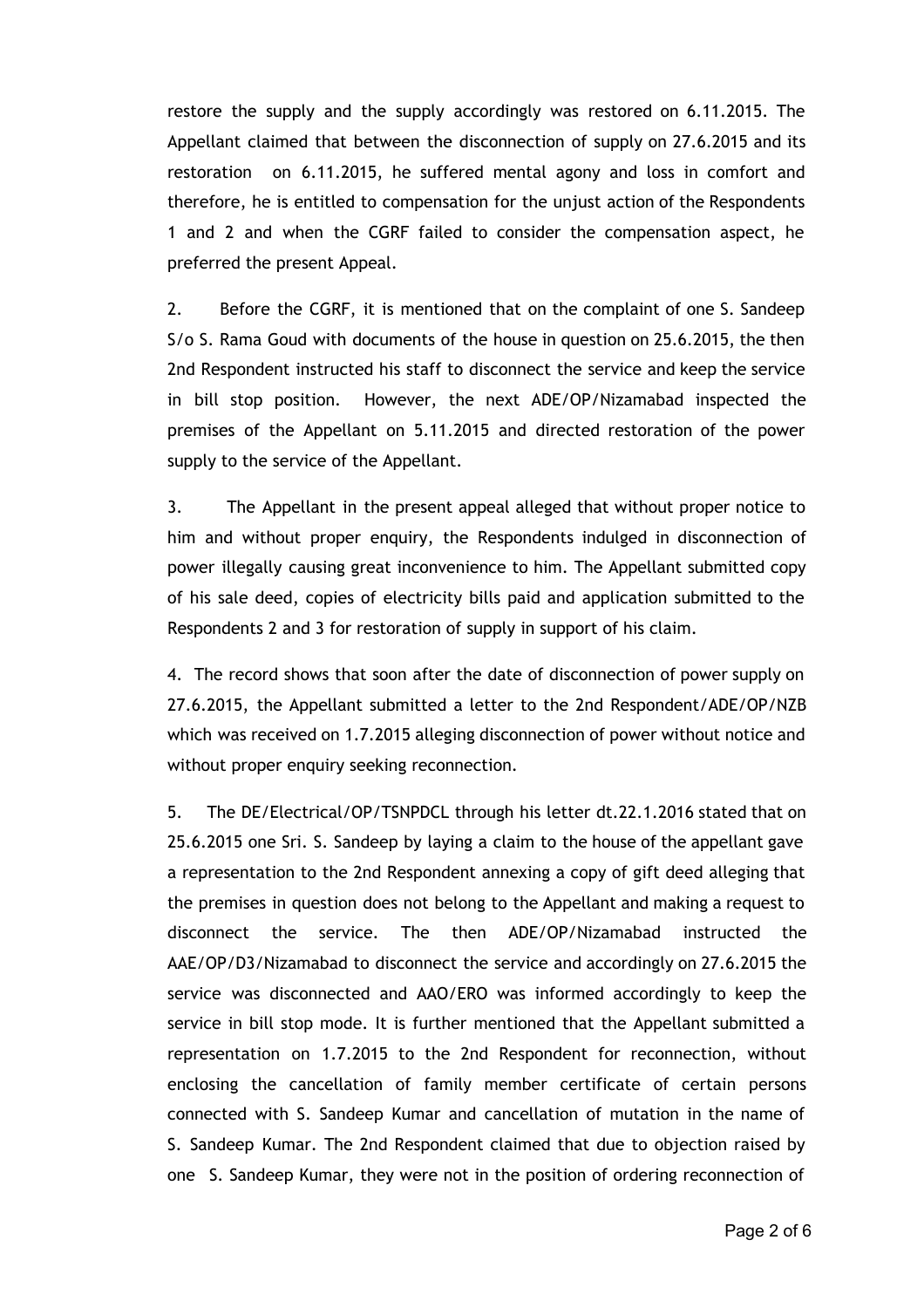service to the Appellant and then the Appellant approached the CGRF with a complaint. It was only later the Appellant submitted cancellation of mutation and cancellation of family members certificate of S. Sandeep Kumar and based on this information, the service was reconnected on 6.11.2015.

6. The 4th Respondent submitted similar reply as 2nd Respondent stating additionally that the disconnection was made legally and therefore, there is no question of payment of compensation. He gave explanation for not giving notice to the Appellant before disconnecting the service on the ground that the Appellant was not available at his premises to serve copies to him and that the matter will be settled at higher level.

7. The Appellant sought action against Mr. S. Sandeep under the Electricity Act, 2003 etc for submitting false certificates. The Appellant claimed that he lost rental income for nearly 5 months in a portion of the house and that he too shifted from his house and stayed in a rented house, because of disconnection.

8. The efforts at mediation could not succeed, because the Appellant stuck to his position demanding compensation and the Respondents denying it and therefore, the matter is being disposed of on merits.

## **Arguments heard.**

The following issues arise for determination:

- 1. Whether the Respondents disconnected the service connection of the Appellant illegally?
- 2. Whether the Appellant is entitled to compensation and if so from whom and to what amount?
- 3. Whether the impugned orders are liable to be set aside for non consideration of payment of compensation?

#### **ISSUES 1 to 3**

9. The Appellant has 2 service connections to his house premises No. 6-2-157/15, Subhash Nagar, Nizamabad. Admittedly, he has been paying the power consumption charges regularly and there were no dues. According to the 1st Respondent AAE/OP/T3/Nizamabad, one S. Sandeep Kumar gave a representation dt. 25.6.2015 to the 2nd Respondent enclosing a copy of gift deed in his favour relating to the premises in question alleging that the house does not belong to the Appellant, with a request to disconnect the service connection. Based on this gift deed, it appears that that the then 2nd Respondent, instructed the 1st Respondent to disconnect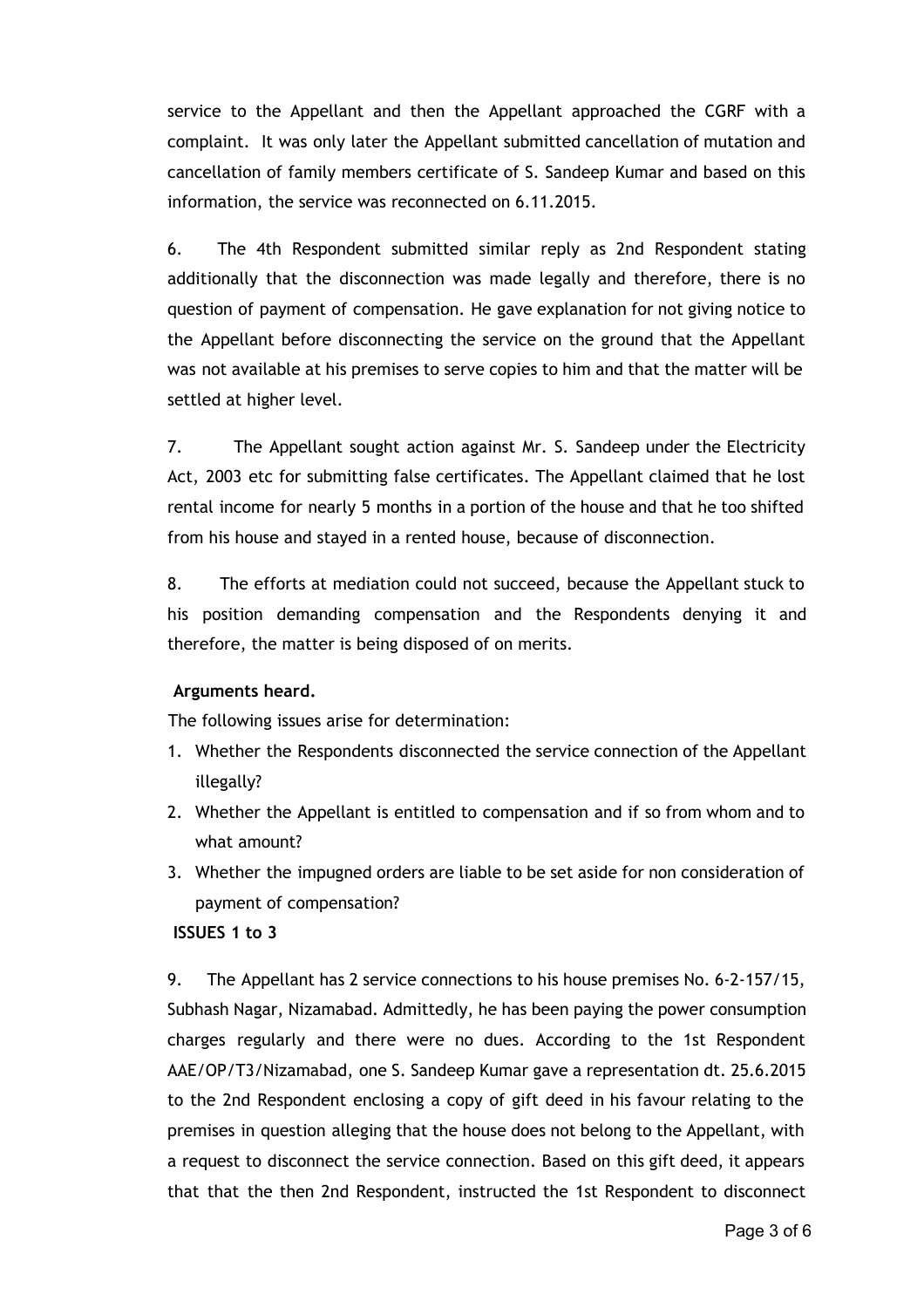the service and it was accordingly disconnected on 27.6.2015, which forced the Appellant to prepare a representation on the same day and hand it over to the 2nd Respondent on 1.7.2015. Across the bench, when the Respondents were questioned about why notice to the existing Consumer/Appellant was not given before disconnection of service to get his response especially when there were no CC bill dues and they were being paid regularly, the response was that the Appellant was not living in the said house. The immediate response of the Appellant in preparing a representation and giving it to the 2nd Respondent on 1.7.2015 i.e within 4 days of disconnection makes the response of the Respondents as a superficial one and without any substance.

10. Regarding the question of absence of notice on the Appellant before considering the documents of Sri. Samala Sandeep, the answer of the Respondents that the Appellant was not living in the house in question and therefore notice could not be delivered to him is completely unsatisfactory and illegal in view of what Clause 19.1 of GTCS has to say. This clause contemplates service of notice by the company(DISCOM) to the consumer only by RPAD/Certificate of posting /Courier or other similar means or by hand to the person residing at the address notified to the company by the consumer or by affixation at a conspicuous place. It is clear that none of the modes under clause 19.1 of GTCS were followed by the then ADE before directing disconnection.

11. Though the Respondents are not expected to be legal experts, the ownership of the house in question can be glanced. The Appellant claimed his title to the house based on a sale deed dt.4.4.2015 executed by the legal heirs of late Sri. Samala Narsa Goud namely Smt. Samala Sulochana W/o late Samala Narsa Goud, Smt. Ravula Roopa wife of the Appellant, Sri. Samala Srikanth S/o Samala Narsa Goud in favour of the Appellant in which the Appellant claimed that the father of Samala Narsa Goud by name Sri. Pulipaka Samala Ganga Goud, the original owner who acquired this property through a registered sale deed dt.3.3.1981 bequeathed this property to his eldest son by name Sri. Samala Narsa Goud through a will dt. 24.6.1995. Thus the Appellant could prima facie prove his title to the premises in question through proper documents.

12. The Respondents claimed that one. S. sandeep who is stated to be the son of Samala Rama Goud and grandson of Samala Ganga Goud, relying on a registered gift deed dt.5.12.2014 executed by his father Samala Rama Goud S/o Samala Ganga Goud claimed ownership to the property. Prima facie in the light of flow of title to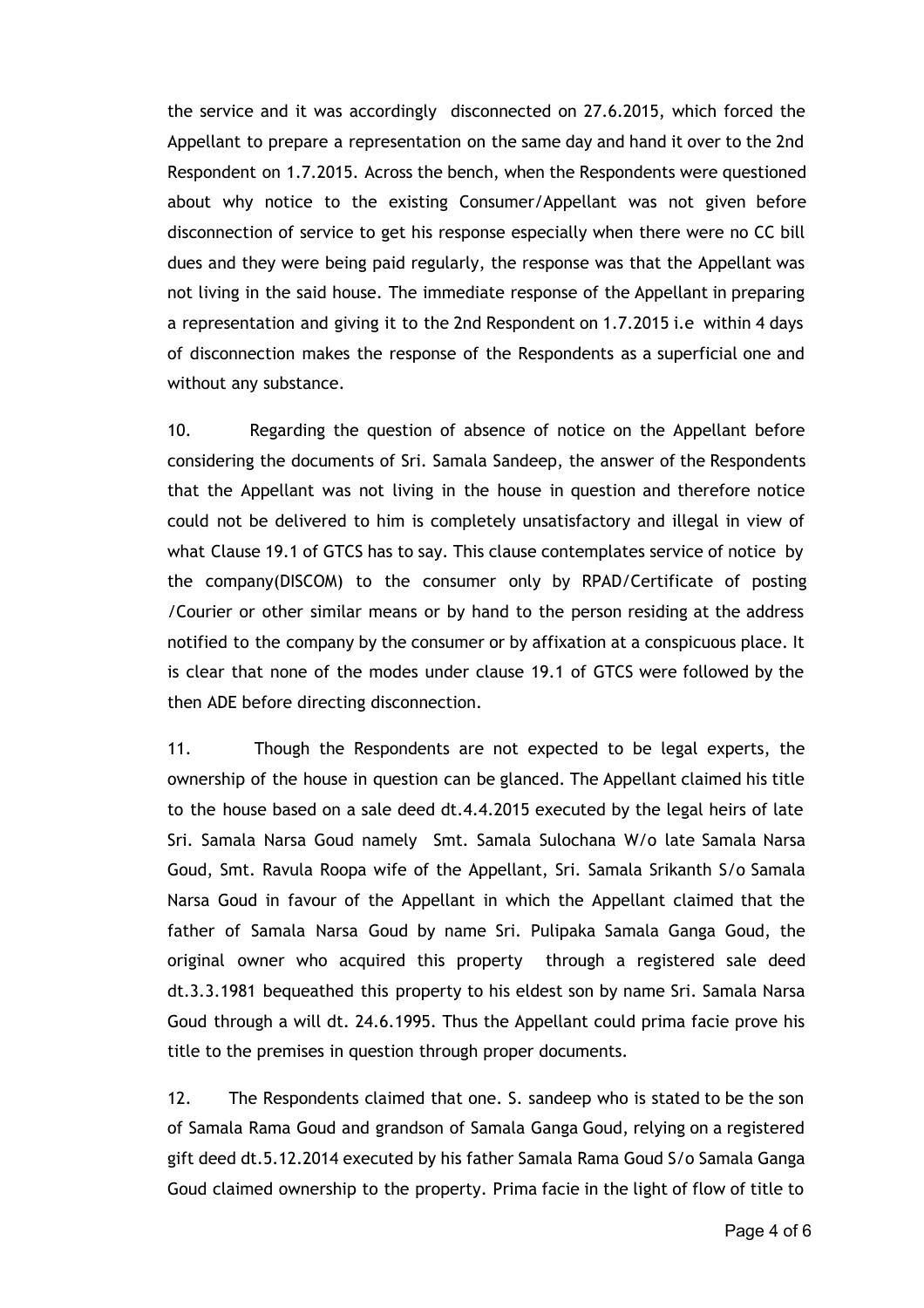the premises shown by the Appellant, it can be said that this gift deed was introduced by Sri. Samala Sandeep with the help of his father to claim the house property. The Respondents were not supposed to interpret these documents, but they had a duty to the consumers to inform them about the rival claim based on some documents, seeking cancellation of the existing service. The then ADE/OP/NZB relying on this single document and also deliberately failing to give notice to the Appellant, has misused his authority and directed disconnection of the service, which caused immense hardship and inconvenience to the Appellant forcing him to make a lot of efforts to get back the service connection, for no fault of his.

13. The Respondents, regarding the delay in getting the service reconnected, stated that Sri. Samala Sandeep got his name mutated against the house in question and until it is cancelled, restoration of the power could not be ordered. In the first instance, the disconnection of the service was illegal and next giving some excuse for not restoring power. In extreme cases, the Respondents could have taken legal advice on what to do based on the documents produced, which they did not do, which caused disruption of power supply, which caused the Appellant to rush in to muster his resources and obtain cancellation of these documents and only then, he could get the power restored. The delay in restoration of power from 27.6.2015 to 6.11.2015 remained unexplained and no proper justification for this delay is offered by the Respondents. However, the initial mischief of ordering disconnection without examining the issue properly and in a hurried manner and without giving notice, the then ADE/OP/T/NZB ordered disconnection, which is totally illegal.

14. As an institution, the DISCOM has duty to make good the damage suffered by the Appellant due to the mischievous action of the then ADE/OP/NZB. Due to the unjust and illegal disconnection of the service connection of the Appellant on 27.6.2015 till restoration on 6.11.2015, the Appellant suffered immensely which demands award of compensation. Under these circumstances, it is reasonable to award an amount of Rs 10,000/‐ as compensation to the Appellant payable by the DISCOM, which can be recovered from the then ADE who is found responsible for the mischief caused to the Appellant. The DISCOM in this respect should cause an enquiry, fix the responsibility on the person identified and recover the amount of compensation awarded, from the identified person, in an expeditious manner. The issues 1 & 2 are answered accordingly.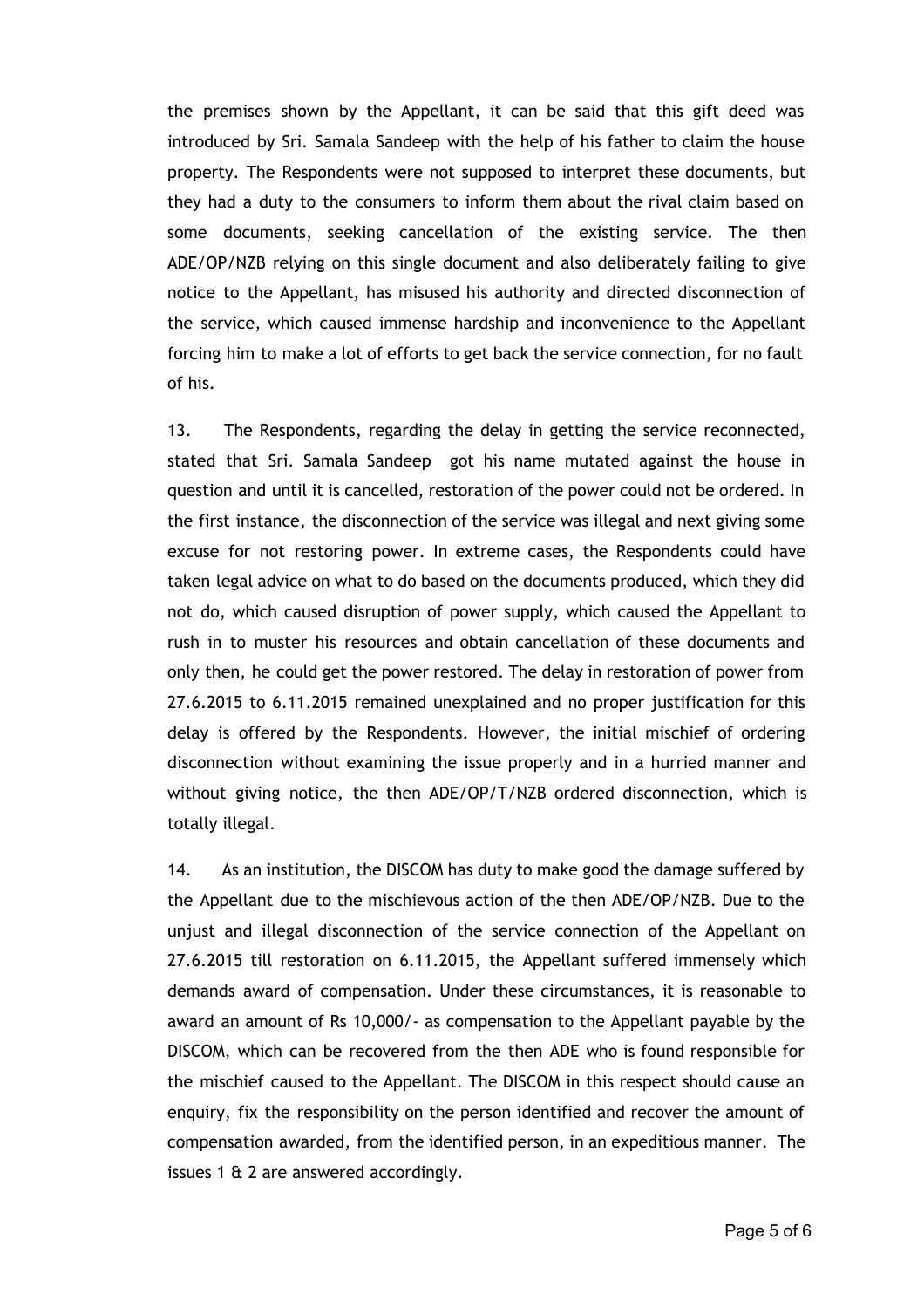15. The CGRF ought to have seen that the service connection was disconnected without following the due procedure and without issuing notice to the consumer as mandated under Clause 19(1) of GTCS, by the then ADE with an ulterior motive which demands payment of compensation to the consumer/Appellant for wrongfully depriving him of power to his house between 27‐6‐2015 and 6‐11‐2015. This omission is now being covered and only on this ground, the entire impugned order need not be set aside. The Issue no 3 is answered accordingly.

16. The Appeal is allowed directing:‐

a. the DISCOM to pay an amount of Rs 10,000/‐ towards compensation to the Appellant.

b. initiate an enquiry into the matter for fixing liability on the concerned official responsible for the illegal disconnection of service connection of the Appellant from 27.6.2015 to 6.11.2015 and collect the compensation amount of Rs 10,000/‐ from him and

c. the amount awarded as compensation shall be adjusted in the future CC bills of the Appellant.

17. This award shall be implemented within 15 days of its receipt at the risk

of penalties as indicated in clauses 3.38, 3.39, and 3.42 of the Regulation No.

3/2015 of TSERC.

TYPED BY CCO, Corrected, Signed and Pronounced by me on this the 18th day of March, 2016.

Sd/‐

#### **VIDYUT OMBUDSMAN**

1. Sri Ravula Mohan Kumar, H-No-3-9-83, Sharada Nagar, Ramanthapur Hyderabad-500013, Cell No 9949875105, 9248167248.

- 2. The AE/OP/T3/Nizamabad/TSNPDCL/Nizamabad Dist.
- 3. The ADE/OP/T/Nizamabad/TSNPDCL/Nizamabad Dist.
- 4. The AAO/ERO/T/Nizamabad/TSNPDCL/Nizamabad Dist.
- 5. The DE/OP/Nizamabad/TSNPDCL/Nizamabad Dist.

**Copy to:**

6. The Chairperson, CGRF ‐1, TSNPDCL, Vidyut Bhavan, Nakkalagutta,